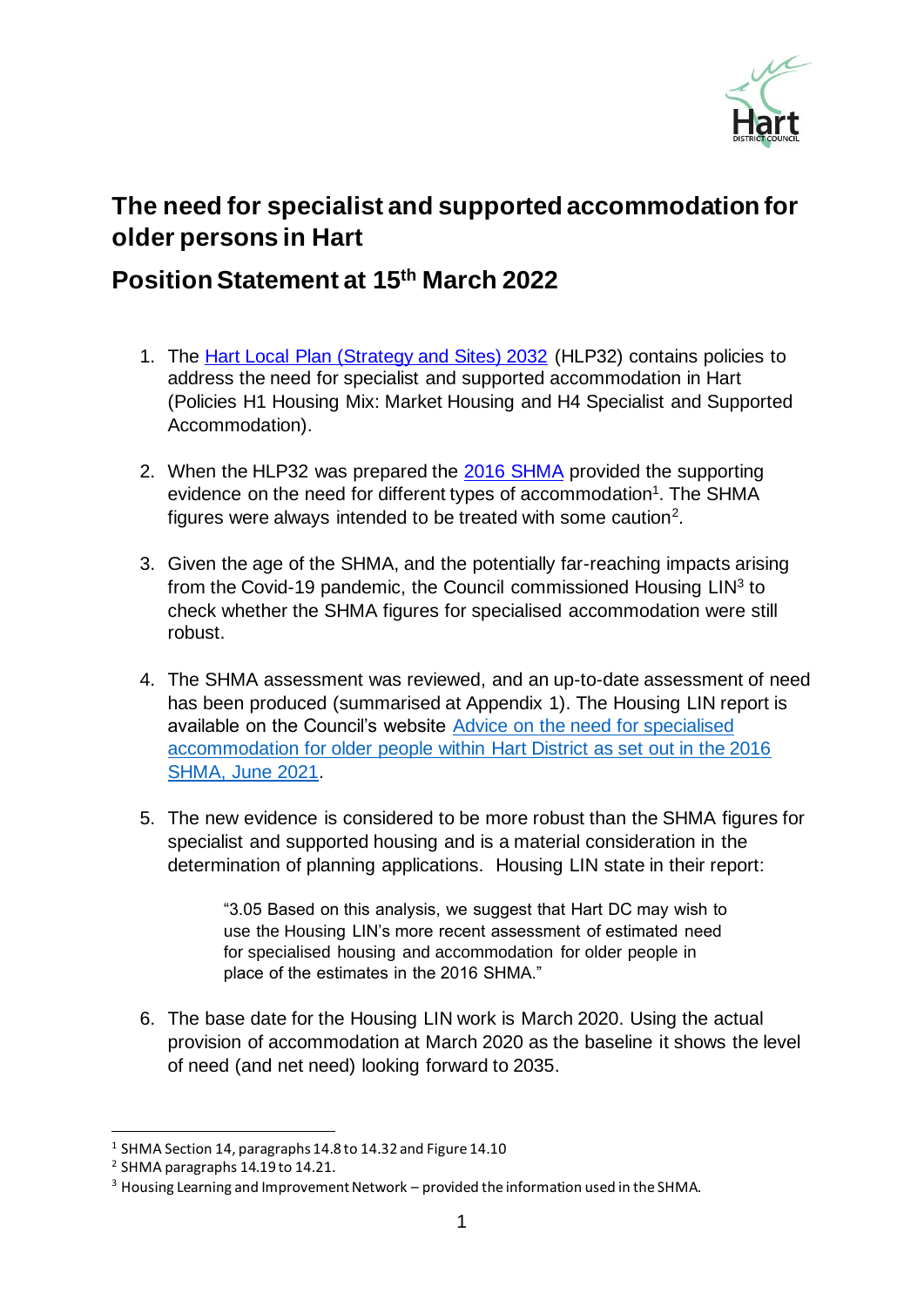

7. Table 1 presents the results of the Housing LIN work (columns B, C and D) but also factors in the supply of new specialist accommodation since March 2020 (completions and permissions - column E). The adjusted net need taking account of supply is shown in columns F, G, and H.

|                     | Table 1: Updated net needs for specialist and supported accommodation for |
|---------------------|---------------------------------------------------------------------------|
| the elderly to 2035 |                                                                           |

| A                                                         | B                                     | C                                     | D                                     | E                                                                                        | F                                     | G                                     | H                                     |
|-----------------------------------------------------------|---------------------------------------|---------------------------------------|---------------------------------------|------------------------------------------------------------------------------------------|---------------------------------------|---------------------------------------|---------------------------------------|
| <b>Accommodation</b><br>type                              | <b>Net</b><br>need<br>2020 to<br>2025 | <b>Net</b><br>need<br>2020 to<br>2030 | <b>Net</b><br>need<br>2020 to<br>2035 | <b>New</b><br><b>Supply</b><br><b>March</b><br>2020 to<br>11 <sup>th</sup> March<br>2022 | <b>Updated</b><br>net need<br>to 2025 | <b>Updated</b><br>net need<br>to 2030 | <b>Updated</b><br>net need<br>to 2035 |
| Housing for Older<br>People <sup>4</sup> (units)          | 128                                   | 286                                   | 431                                   | 87                                                                                       | 41                                    | 199                                   | 344                                   |
| Housing with<br>Care / Extra Care<br>(units)              | 100                                   | 155                                   | 217                                   | 68                                                                                       | 32                                    | 87                                    | 149                                   |
| Residential /<br>Nursing care <sup>5</sup><br>(bedspaces) | 149                                   | 215                                   | 290                                   | 195                                                                                      | $-46$                                 | 20                                    | 95                                    |

- 8. Appendix 3 provides details of the supply since March 2020.
- 9. For planning and monitoring purposes it should be noted that the need estimates within each five-year period can be annualised, and that delivery should try and broadly match needs over the plan period. Paragraph 2.38 of the Housing LIN report concludes *"This evidence suggests that the Council should try and ensure a steady delivery of specialised housing for older people over the plan period to meet annual need figures rather than 'frontloading' supply."*

<sup>4</sup> Also commonly referred to as sheltered or enhanced sheltered.

<sup>&</sup>lt;sup>5</sup> The categories of residential care and nursing care have been combined as it's not always possible to distinguish between the two when assessing a planning application before they are operational. Planning Practice Guidance also groups these two together in its typology of housing for older persons at Paragraph: 010 Reference ID: 63-010-20190626 Revision date: 26 June 2019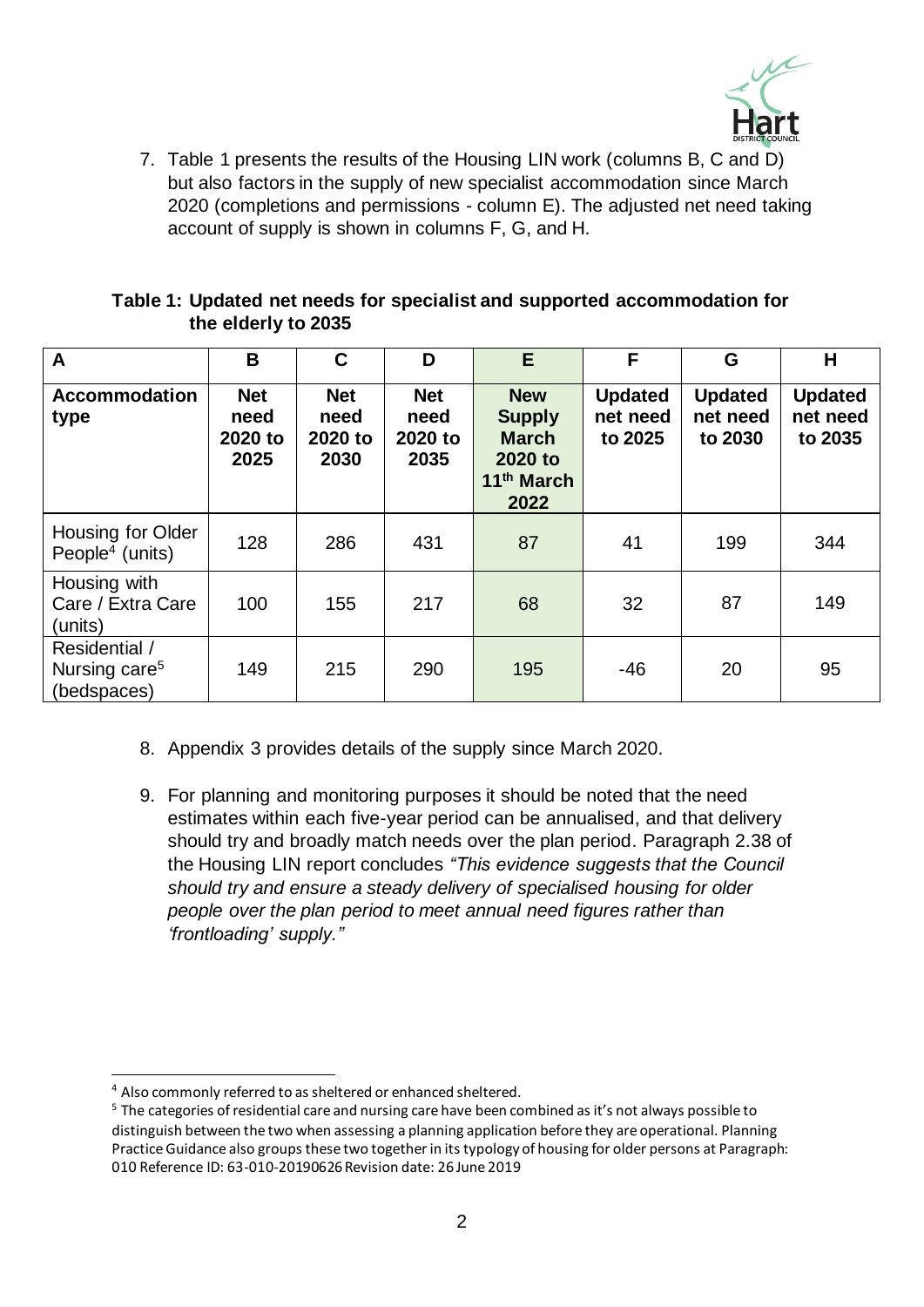

# **Appendix 1**

### **Needs identified in the Housing LIN work**

#### **Estimated overall and net need (units/bedspaces) for specialised older people's housing and accommodation to 2035, by tenure**

| <b>Housing /</b><br>2020<br>accommodation<br><b>Existing</b> |                                          | 2025                                           |                                     | 2030                                           |                                     | 2035                                           |                                     |
|--------------------------------------------------------------|------------------------------------------|------------------------------------------------|-------------------------------------|------------------------------------------------|-------------------------------------|------------------------------------------------|-------------------------------------|
| type                                                         | stock/<br>provision<br>(units /<br>beds) | <b>Overall</b><br>estimated<br>need at<br>2025 | <b>Net</b><br>need<br>2020-<br>2025 | <b>Overall</b><br>estimated<br>need at<br>2030 | <b>Net</b><br>need<br>2020-<br>2030 | <b>Overall</b><br>estimated<br>need at<br>2035 | <b>Net</b><br>need<br>2020-<br>2035 |
| Housing for Older<br>People (units)                          | 798                                      | 926                                            | 128                                 | 1,084                                          | 286                                 | 1,229                                          | 431                                 |
| For social/<br>affordable rent                               | 287                                      | 319                                            | 32                                  | 358                                            | 71                                  | 395                                            | 108                                 |
| For sale / shared<br>ownership                               | 511                                      | 607                                            | 96                                  | 725                                            | 214                                 | 834                                            | 323                                 |
| Housing with<br>Care (units)                                 | 328                                      | 428                                            | 100                                 | 483                                            | 155                                 | 545                                            | 217                                 |
| For rent                                                     | 74                                       | 124                                            | 50                                  | 152                                            | 78                                  | 183                                            | 109                                 |
| For sale/shared<br>ownership                                 | 254                                      | 304                                            | 50                                  | 332                                            | 78                                  | 363                                            | 109                                 |
| Residential care<br>(bedspaces)                              | 297                                      | 347                                            | 50                                  | 351                                            | 54                                  | 355                                            | 58                                  |
| Nursing care<br>(bedspaces)                                  | 275                                      | 374                                            | 99                                  | 436                                            | 161                                 | 507                                            | 232                                 |